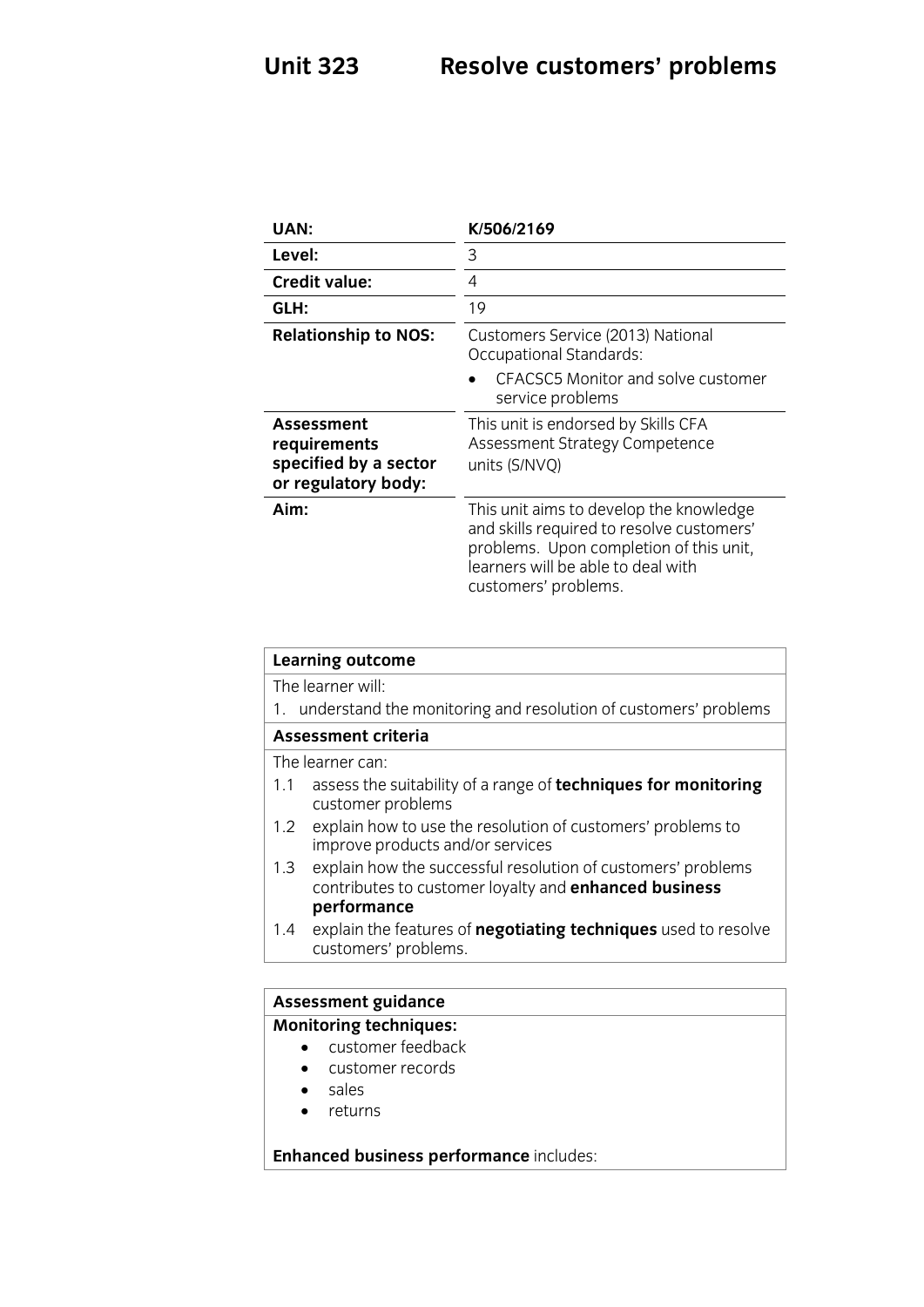## eg:

- 
- meeting of targets<br>• improved sales figures • improved sales figures<br>• reduction in complaint
- reduction in complaints

### **Negotiating techniques:**

- **Negotiation**<br> **Negotiation**<br> **Negotiation**<br> **Negotiation**<br> **Negotiation** 
	- prepare for any discussion<br>be confident
	- be confident<br>• share inform
	- share information<br>• listen
	- listen<br>• he.re
	- be ready for compromise<br>• close with confirmation
	- close with confirmation

- **professional discussion**<br>• **reflective account** 
	- reflective account
	- questioning

# **Learning outcome**<br>The learner will:

2. be able to deal with customers' problems

### Assessment criteria

The learner can:

- 2.1 confirm the nature and cause of customers' **problems**
- 2.2 explain when customers' problems should be treated as complaints
- $2.3$ explain the benefits to customers and the organisation of the options available to solve problems
- $2.4$ explain the drawbacks to customers and the organisation of the options available to solve problems
- 2.5 explain to customers the options for resolving their problems
- 2.6 agree solutions that meet customers' and organisational requirements within their own levels of authority
- 2.7 inform colleagues of the nature of problems and actions taken
- 2.8 evaluate the effectiveness of the resolution of customers' problems
- adhere to organisational policies and procedures, legal and 2.9 adhere to **organisational policies and procedures, legal and ethical requirements** when dealing with customers' problems.

# **Assessment guidance**

Candidates must show evidence of having dealt with a number of customers and a number of problems over time. customers and a number of problems over time.

### Evaluate:

Evaluation of the effectiveness of the resolution of customers' problems will require to be clearly evidenced on each occasion problems will require to be clearly evidenced on each occasion.